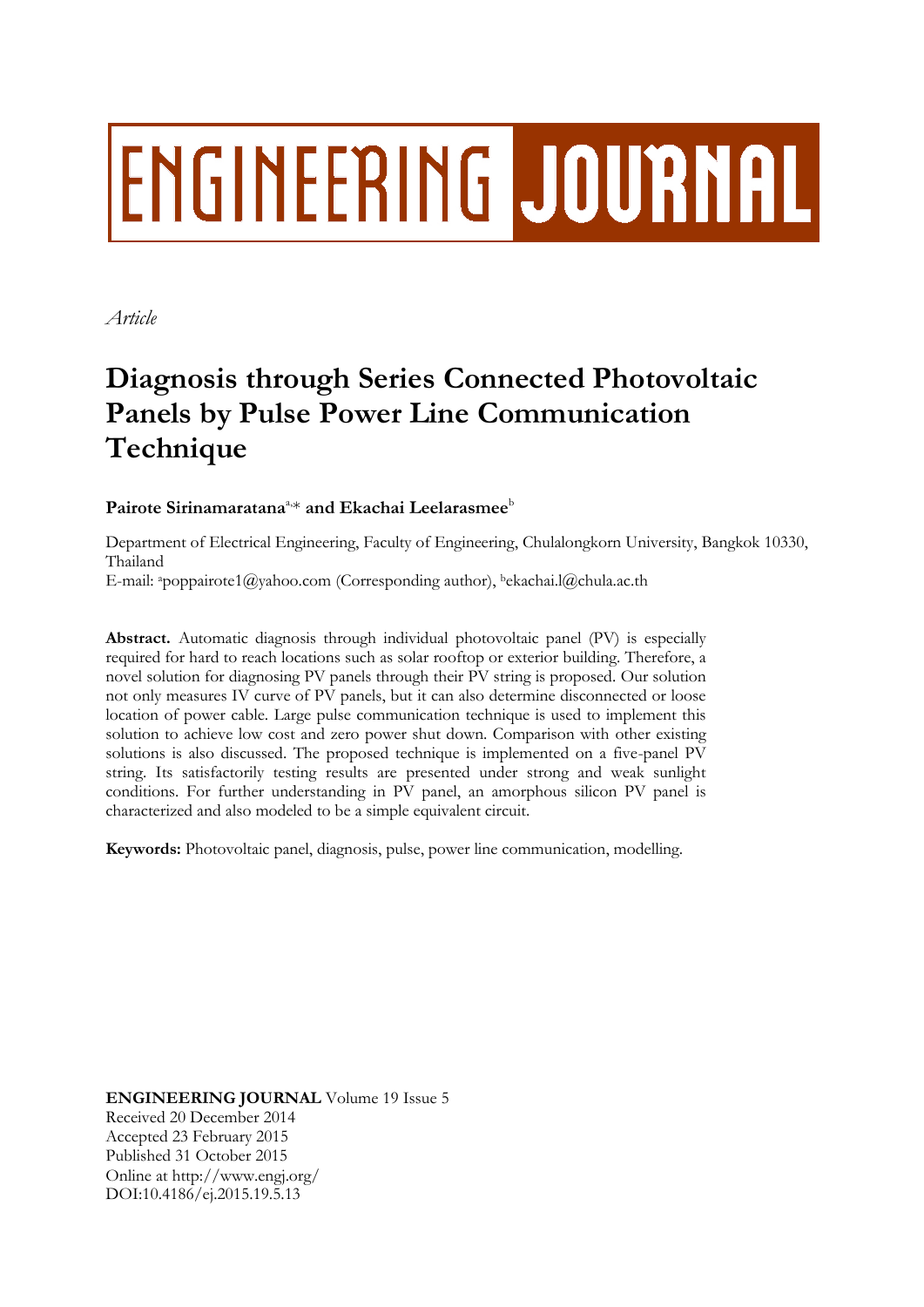# **1. Introduction**

Over the last decade, photovoltaic (PV) farms have tremendously increased worldwide [1] because of advances in its technology and incentive policies for renewable energy systems. Most of PV systems are connected to national AC power grid. Among many PV power plant topologies, the most widely used architectures are shown in Fig. 1. Note that a series connection of many PV panels is called as a "PV string". Centralized architecture [2] in Fig. 1(a) is cost effective topology. Multiple of PV strings are connected in parallel on high voltage DC bus to supply a DC/AC converter. In practical, if IV curve of a PV string in the centralized architecture is mismatch with other PV strings, it will effect on power generation. Therefore, the architecture is modified to be multi-string architecture [3] in Fig. 1(b). Each DC/DC converter, which has maximum power point tracking (MPPT) ability, is inserted between a PV string and HV DC bus to solve the PV string mismatch problem. Moreover, if some PV panels are damaged in the future and the used PV panel is obsolete, we can change some PV string to other available PV panels. However, the additional DC/DC converter also increases investment cost, which needs optimization over many trade-offs for economical design [3] such as power conversion efficiency, maintenance cost, upgradeability … etc.



Fig. 1. Traditional grid-connected PV systems (a) Centralized (b) Multi-string architectures.



Fig. 2. An example of photovoltaic diagnostic system.

Generally, each power converter in solar farm can report its power in/out to a central computer. So, if there is a fault in a large solar farm, it can narrow down the fault location to within a converter. Then, an operator will manually search [4] for the faulty panel by using volt-meter, infrared camera and IV curve analyzer. This procedure is tedious and time consuming, especially for hard to reach locations such as solar rooftop or exterior building. So, automatic diagnosis is required. To implement this, a PV integrated module (PVM) is attached in each PV panel as shown in Fig. 2. Each PVM has its own unique ID (UID) for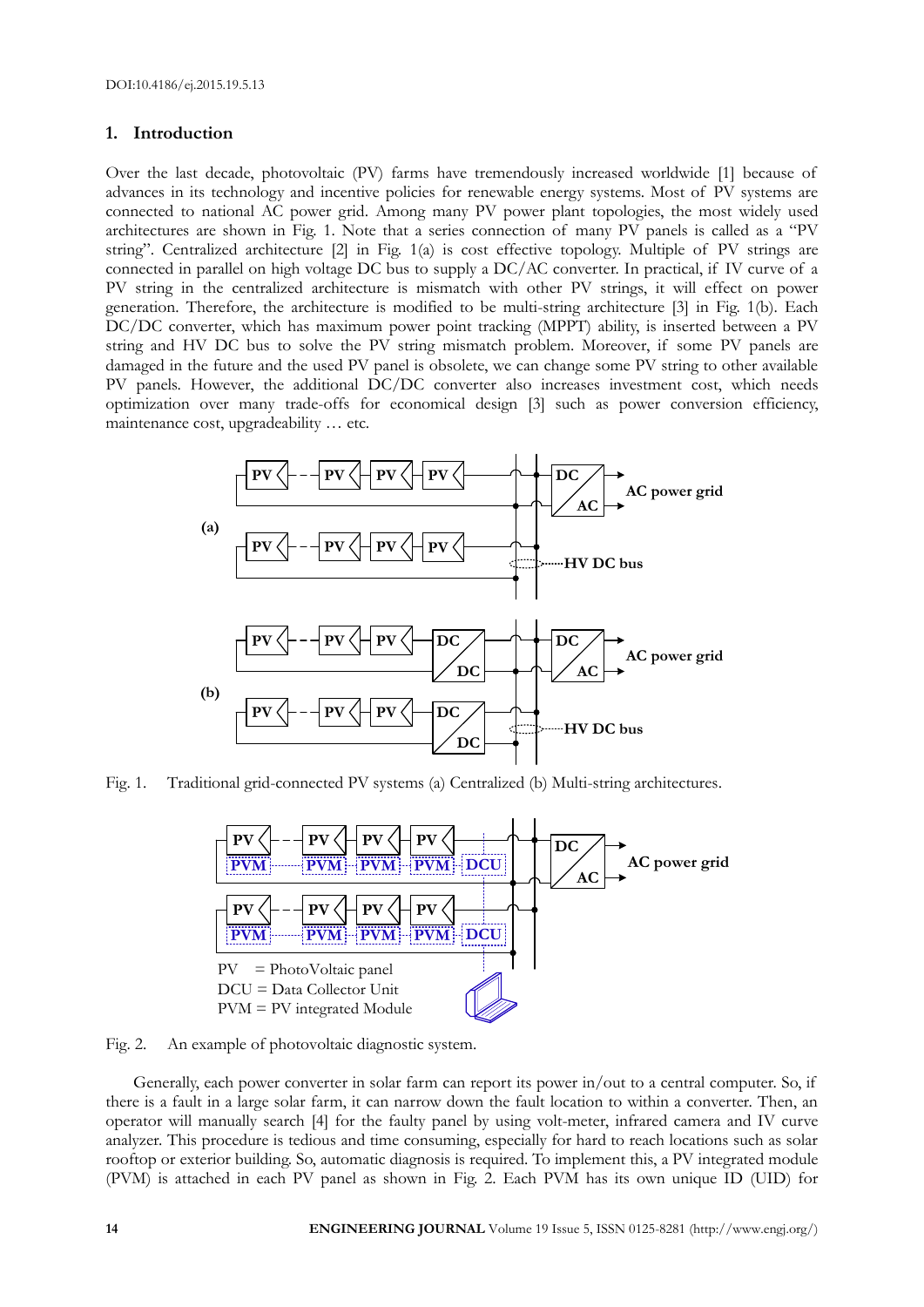identification. It measures and sends its PV panel's parameters to a data collector unit (DCU); and then to a central computer.

This paper proposes a new form of diagnosis solution through a PV string by using large pulse communication. Not only diagnosis, our proposed technique is also low cost and achieves zero power shut down. Content of this paper is organized as follows. In section 2, we will survey through existing solutions. Our technique, including with its implementation circuit, is proposed in section 3 and 4. Comparison with existing solutions will be discussed in section 5.Follow by experimental results and conclusion in section 6 and 7 respectively.

### **2. Survey of Existing Solutions**

PV integrated modules (PVM) in Fig. 2 can communicate with DCU by using various methods such as additional wires [5], wireless communication network [6-9] and power line communication (PLC). Conventional PLC, which modulates carrier frequency into DC power line, is implemented for PV monitoring [10-12]. This technique is still costly since it requires a special purpose PLC IC and a switching regulator to convert 40V-90V of PV panel to supply the PLC IC at 3V-5V. Therefore, a small pulse PLC transmitter [13] is proposed to achieve low cost; however, its PLC receiver is still high cost to overcome switching noise on power line. Although these solutions [5-13] propose ways to check PV panel performance, there are some solutions [14, 15] that can do more. They can also determine sequence of PVM's UID in PV string automatically as well as locating disconnected or loose connection of power cable. These solutions are further described in details as follows.

A patented diagnostic solution [14] is shown in Fig. 3 where a data collector unit (DCU) is attached at a power converter and a PVM is attached on every PV panel in a PV string. It has 5 input/output wires for 5V supply bus, control (Ctrl) bus, Vref, data IN/ OUT and ground (GND). The 5V supply bus is sourced from DCU. Each PVM has a voltage to frequency (V2F) module to convert panel voltage to pulse frequency that goes through an optical coupler to a multiplexer (MUX). The MUX is controlled by a microcontroller (μC) to select data from V2F, μC or IN which receives OUT data from the next PVM. Hence V2F's frequency from all PVMs will reach DCU by controlling the MUX's appropriately.



Fig. 3. Photovoltaic diagnostic solution of ref. [14].

Each PVM has its own unique ID (UID) for identification. DCU can determine PVM's UID sequentially by sending an UID request command through the Ctrl line. Each PVM in PV string will get the command simultaneously; then send its UID via its MUX. Therefore, DCU will get PVM1's UID as the first ID because OUT port of PVM<sub>1</sub> is connected to DCU. Then, DCU asks PVM<sub>1</sub> to bypass IN to OUT in order to get UID of PVM2. This procedure is repeated until the DCU get all PVM's UID.

Another feature of this system is its capability to detect loose or disconnected power cable. Notice that V2F of PVM<sub>2</sub> in Fig. 3 probes voltage between PV<sub>2</sub>+ and PV<sub>3</sub>+ (not PV<sub>2</sub>-). If this voltage drops significantly from its normal value while PV string is sourcing current, it implies that PV<sub>2</sub> may have a problem or power cable connector between PV<sub>2</sub> and PV<sub>3</sub> has high resistance or is loose.

A major drawback of this technique is that its communication wire is connected in serial. Any cut on the wire will disrupt data communication. So, this system is not suitable for hard to reach locations such as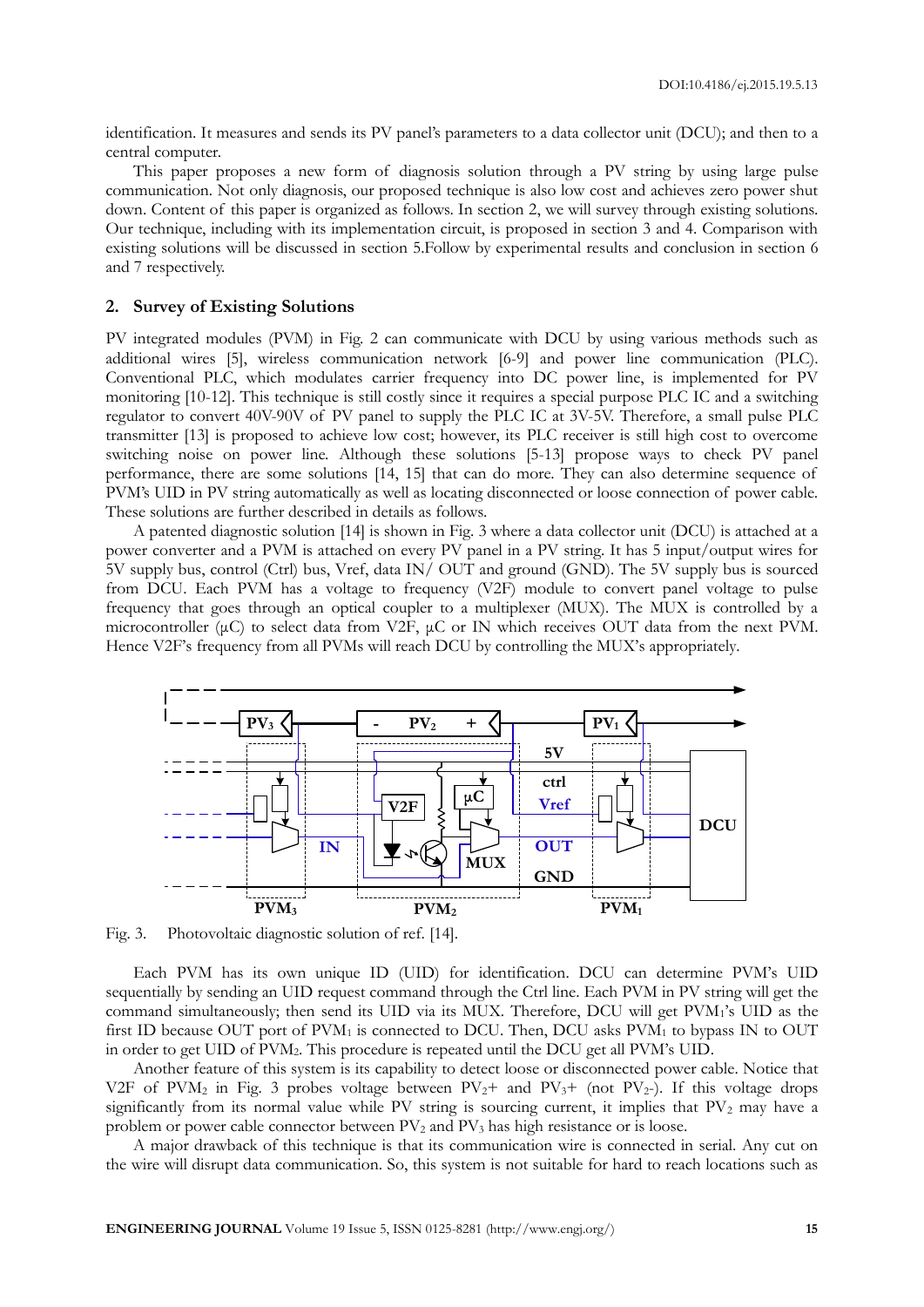solar rooftop or exterior building since cable repair is difficult. Moreover, the V2F consumes power all day because there is no provision for shut down mode.



Fig. 4. Photovoltaic diagnostic solution of ref. [15].

Another patented solution [15] is shown in Fig. 4. Here the PVM is powered by PV panel via its regulator (REG). Built-in analog to digital converter (ADC) inside μC measures PV panel's voltage, temperature and transmits these data via wireless communication network (RF). This solution adds one wire connecting TX block of a PVM to RX block of the next PVM to perform serial loop communication from DCU to  $PVM_1$ ,  $PVM_1$  to  $PVM_2$  ... until last  $PVM$  back to DCU. Therefore, it can determine sequence of PVM's UID in PV string automatically.

Moreover, each PVM not only measures voltage of its PV panel, but also measure voltage of the next PV panel via the additional wire, such as  $PVM<sub>2</sub>$  can measure both V<sub>PV2</sub> and V<sub>PV3</sub>. This redundant V<sub>PV</sub> measurement can be used to detect power cable disconnection or looseness which will be explained later in section 4.4.

A drawback of this solution is that its wireless communication network transceiver (RF) and switching regulator (REG) [6] add up the cost significantly, and no provision for shut down mode.

#### **3. The Proposed Solution**

In PV power plant, measuring of individual PV panel is not required frequently. Measuring only a few times per day are enough to check the panel's degradation, dirt or loose connection. Diagnosis through PV string may only be required when a power converter reports its output power drop. So, PVM on each PV panel should be able to go to shut down mode. Hence, our goal is to design a new PVM which has zero power shut down and also low cost.



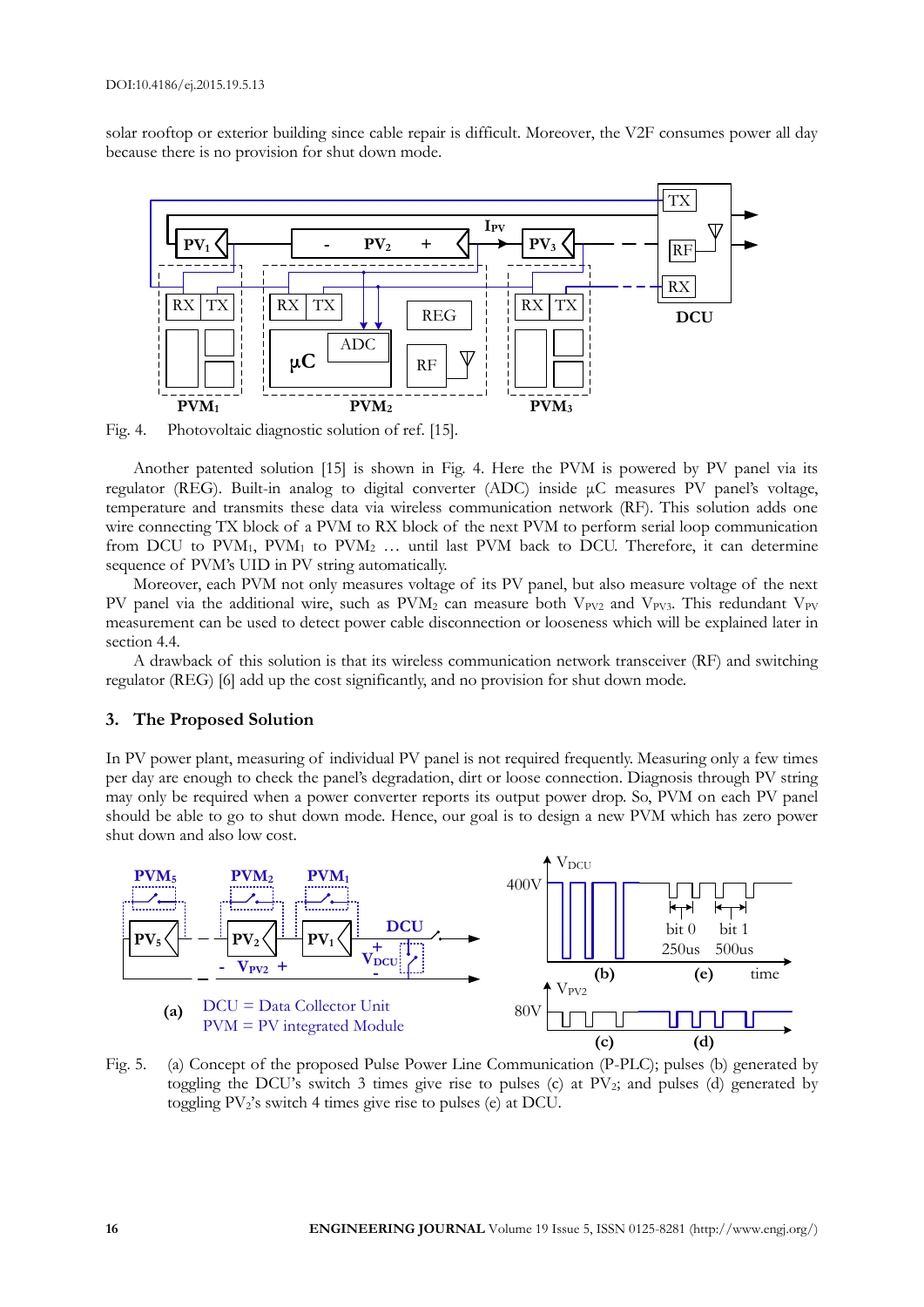DOI:10.4186/ej.2015.19.5.13

#### **3.1. Pulse Power Line Communication (P-PLC)**

Figure 5 shows the basic concept of our proposed solution [16] using a five-panel PV string as an example. Here a switch is placed across each PV panel and DCU. If PV panel's voltage (V<sub>PV</sub>) is 80V, voltage across the DCU ( $V_{\text{DCU}}$ ) will be 400V. By closing the switch at DCU for 10 µs and opening, a 400V negative pulse is created at the DCU as shown in Fig. 5(b). This pulse will propagate through the power line and appear equally across all PV panels as a negative 80V pulse as shown in Fig. 5 (c). Hence DCU can toggle its switch to transmit data to all PVs. Alternatively, a 10 μs closing switch across a PV panel will generate a negative 80V pulse at its own terminals and the DCU as shown in Fig. 5 (d) and (e), but not at any other PV panel. Therefore, there is no direct communication between PVMs. DCU must act as a master unit to control data flow. We call this type of communication as pulse power line communication or P-PLC. By the way, data coding is easily defined by duration between consecutive pulses as shown in Fig. 5(e), i.e. 250μs for bit '0' and 500μs for bit '1'.





To understand the pulse generation, equivalent circuit of a PV panel [17, 18] is shown in Fig. 6(a) where IPH is photo generated current, DPV represents the PN junction of solar cell, CPV represents depletion and diffusion capacitance of the PN junction. Maximum  $I<sub>PH</sub>$  is 1A - 5A depending on PV panel size. When the switch  $M_1$  is turned on,  $C_{PV}$  is discharged, I<sub>PH</sub> will flow through  $M_1$  and the panel voltage drops to zero quickly as shown in Fig. 6(b). Then, after the switch opens  $C_{PV}$  is charged by I<sub>PH</sub> causing its panel voltage to ramp up with a slope of  $I_{PH}/C_{PV}$ . Hence, the ramp up time depends on  $I_{PH}$  or light intensity, which will be shown later in experimental results section.

#### **3.2. The Pulse Power Line Communication (P-PLC) with Additional Wire**



Fig. 7. Block diagram of the proposed PV integrated module (PVM).

Although the P-PLC does not require extra wiring for data communication, it cannot locate DC power cable disconnection or determine sequence of PVM's UID in PV string automatically. Using an approach similar to [15] in Fig. 4, these features can be implemented by adding one in/out wire named UP and DW

**ENGINEERING JOURNAL** Volume 19 Issue 5, ISSN 0125-8281 (http://www.engj.org/) **17**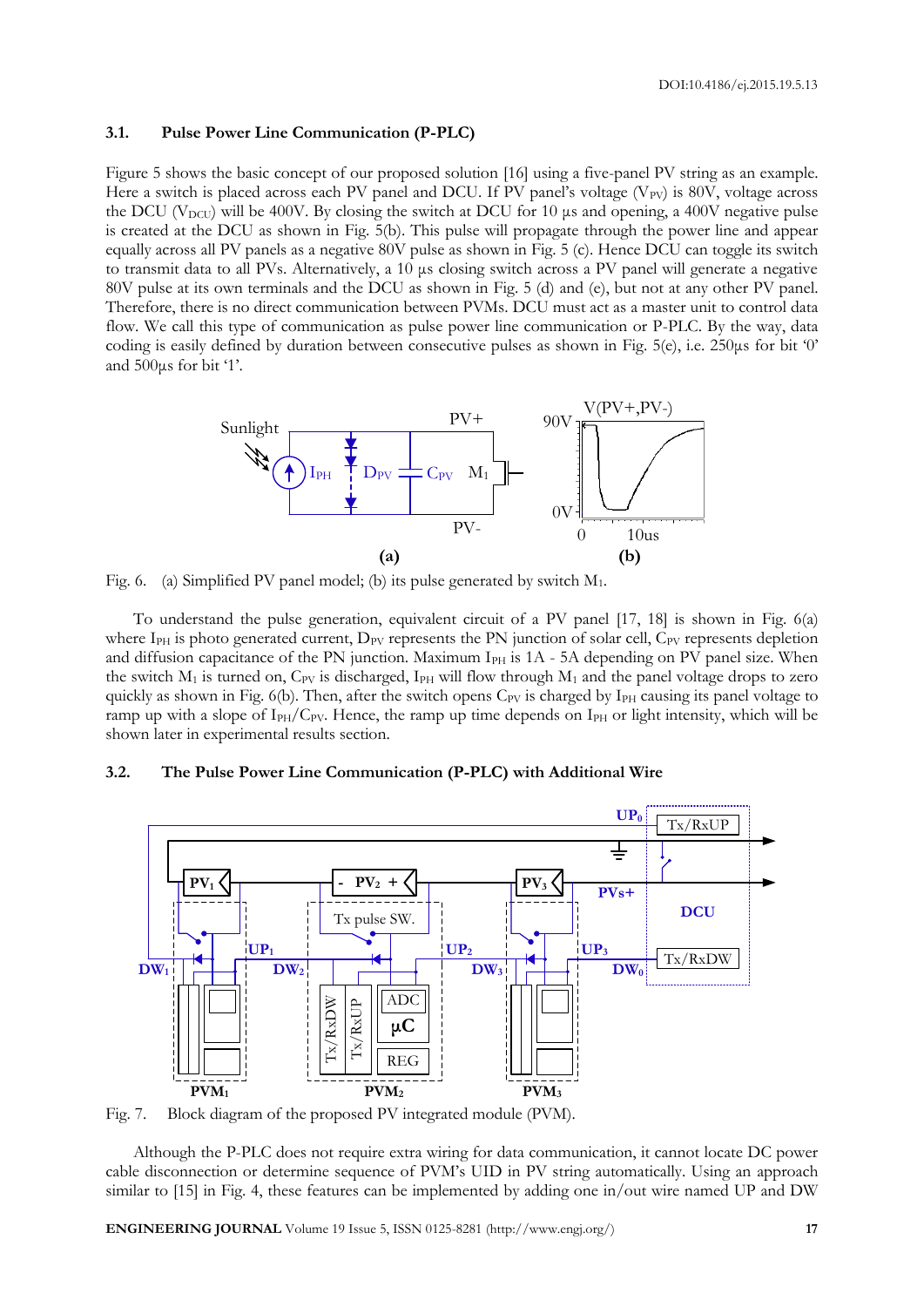#### DOI:10.4186/ej.2015.19.5.13

as shown in Fig. 7 where the PVM structure is proposed. This wire together with the Tx/RxUP and Tx/RxDW modules forms a bidirectional serial communication between adjacent PVMs as a 2nd communication channel. The PVM is powered by PV panel via its regulator (REG). Built-in analogue to digital converter (ADC) inside microcontroller (μC)is used to measure PV panel's voltage. Moreover, each PVM not only measures voltage of its PV panel, but also measure voltage of the next PV panel via the additional wire, such as  $PVM<sub>2</sub>$  can measure both V<sub>PV2</sub> and V<sub>PV3</sub>. This redundant V<sub>PV</sub> measurement can be used to detect power cable disconnection or looseness, or reduce failure possibility of V<sub>PV</sub> measurement which will be explained later in section 4.4.



Fig. 8. Block diagram of the proposed Data Collector Unit (DCU), attached at a power converter.

An example of DCU at a power converter is shown in Fig. 8. DCU can select a PV string by power relays (FTR-J2). Tx pulse switch and Rx pulse circuit are used to implement the P-PLC. The selected PV string will be loaded by adjustable loads [19, 20] to measure PV panels' IV curve.  $V_{PV}$  is measured on each PVM, whereas IPV is measured on the DCU. Similar to the PVM, Tx/RxUP and Tx/RxDW blocks are also added in DCU for serial communication through each PV string.

# **4. Circuit Implementation**

#### **4.1. Start Up and Shut Down Mechanism of the PVM**

The circuit inside our proposed PVM is shown partially in Fig. 9. If there is no pulse communication for a long time such as more than 3ms, transistor  $Q_1$  and  $Q_{L1}$  are opened and there is no DC path from node PV+ to node PV-. Hence the circuit that enters a shutdown mode will consume zero power. The pulse receiver in Fig. 9(a) performs two functions, to detect pulses from the DCU and to wake up the PVM from its shut down mode. Its operation is as follows.  $D_1$ ,  $C_1$  and resistors at node 'A' form a pulse detector that turns on  $Q_1$  at  $V_{PV}$  rising edge as depicted in Fig. 10. During this pulse,  $Q_1$  is turned on allowing  $C_{HV}$  to be charged by PV+ through  $Q_{REG}$  and  $D_2$ . The voltage rises in  $C_{HV}$ depends on the pulse width generated by  $C_1$  but will accumulate over consecutive pulses. Whereas +15V supply across  $C_{HV}$  is rising, the 5V regulator (5V Reg) is turned on and +5V supply is also rising too. Whenever the +5V supply reaches a threshold level of 3V at which  $Q_{L1}$  is turned on and latched (to be described later). As a result, GND and PV- are continuously connected together causing the 15V regulator to conduct and wake up the whole circuit. The GND and PV- connection or waking up of the latched switch  $Q_{\text{L1}}$  is shown in Fig. 11 between time 0 and 1ms where V(GND, PV-) goes down from  $V(PV+, PV-)$  to 0V. From now on, the 'Rx' output of the Pulse Rx circuit will be used by  $\mu C$  to decode DCU's pulses.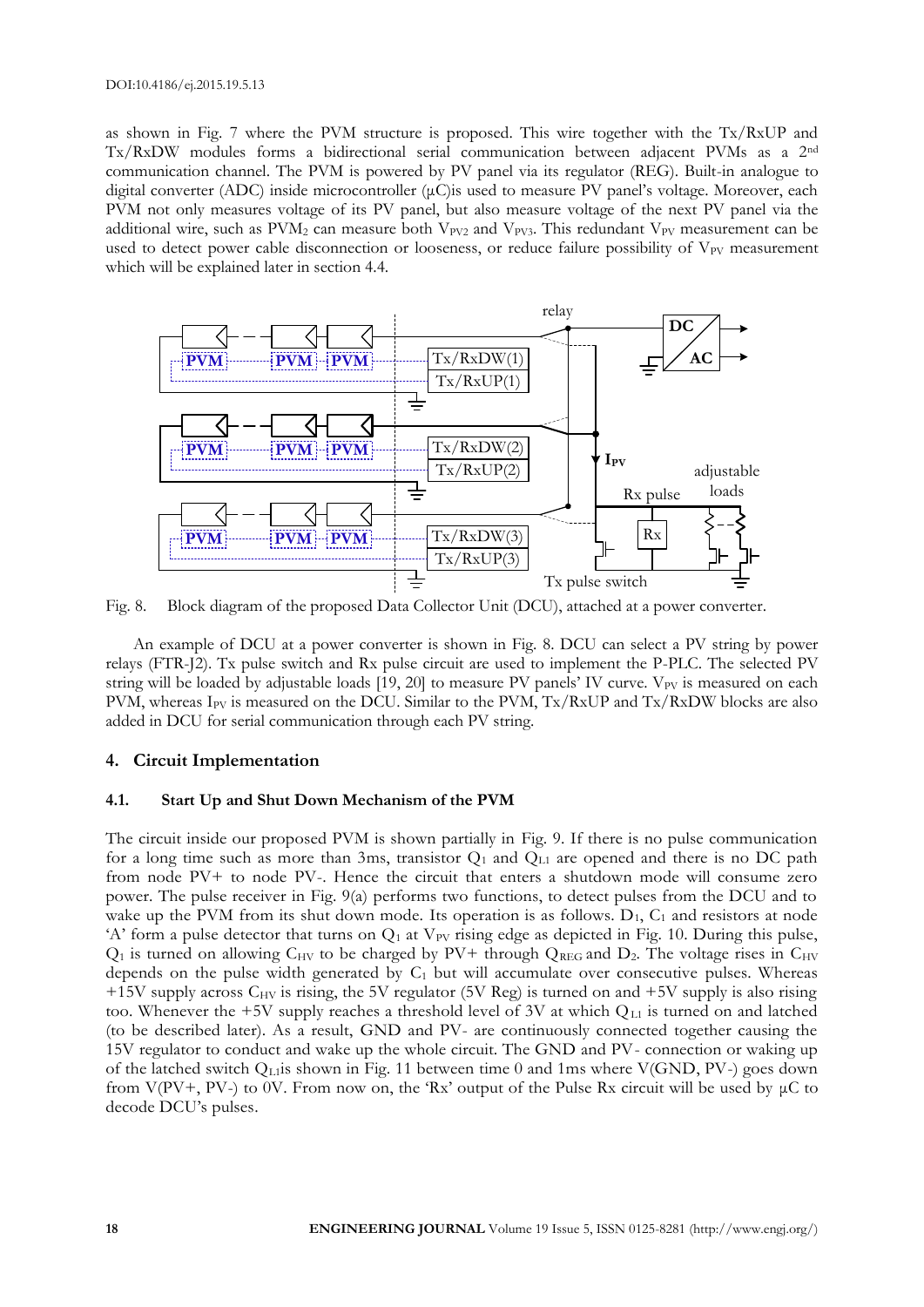

Fig. 9. (a) Pulse receiver and (b) 15V regulator circuits inside a PV integrated module (PVM).



Fig. 10. Input pulse  $V_{PV}$  or  $V(V_{PV+}, V_{PV-})$  and the resulting positive edge detected waveform across  $V(A, \mathcal{L})$ PV-).



Fig. 11. GND and PV- are short together after 2 V<sub>PV</sub> pulses and disconnected at 8ms by μC inside PVM.

The switch QL1 belongs to the latch circuit as shown in Fig. 12(a). Node 'OFF' from a μC's port is an input, which is high impedance. Turn-on level of  $Q<sub>L1</sub>$  is set to 3V (between +5V supply and GND) by  $Q<sub>L2</sub>$ and the stacked diodes. Once being triggered on,  $Q_{L1}$  remains on until  $\mu$ C changes port direction from input to output, and forces node 'OFF' high (forces to  $+5V$ ) to turn  $Q<sub>L1</sub>$  off; putting the whole circuit back to shut down mode at 8ms in Fig. 11. Then,+5V supply (vs. GND) will go down until 1.8V, the μC will reset itself and μC port will change back to input port or high impedance again.

In conclusion, this proposed start up and shut down mechanism makes our PVM achieve zero power consumption in shut down mode without using expensive special-propose regulator IC.

#### **4.2. The 15V Regulator and Tx Pulse Switch**

The 15V regulator in Fig. 9(b) regulates 40V - 90V of PV panel down to +15V supply and also +5V supply needed by microcontroller and the rest circuits. We use a simple linear regulator to achieve low cost. Its energy efficiency is irrelevant since the PVM seldom operates. The concern is power dissipation on  $Q_{REG}$  to become overheated. From data sheet, microcontroller ( $\mu$ C, ATmega 8) consumes 3 mA when operating at 5V and 1.8432 MHz clock. If a 90V PV panel is used, the regulator must dissipate 3mA×75V

**ENGINEERING JOURNAL** Volume 19 Issue 5, ISSN 0125-8281 (http://www.engj.org/) **19**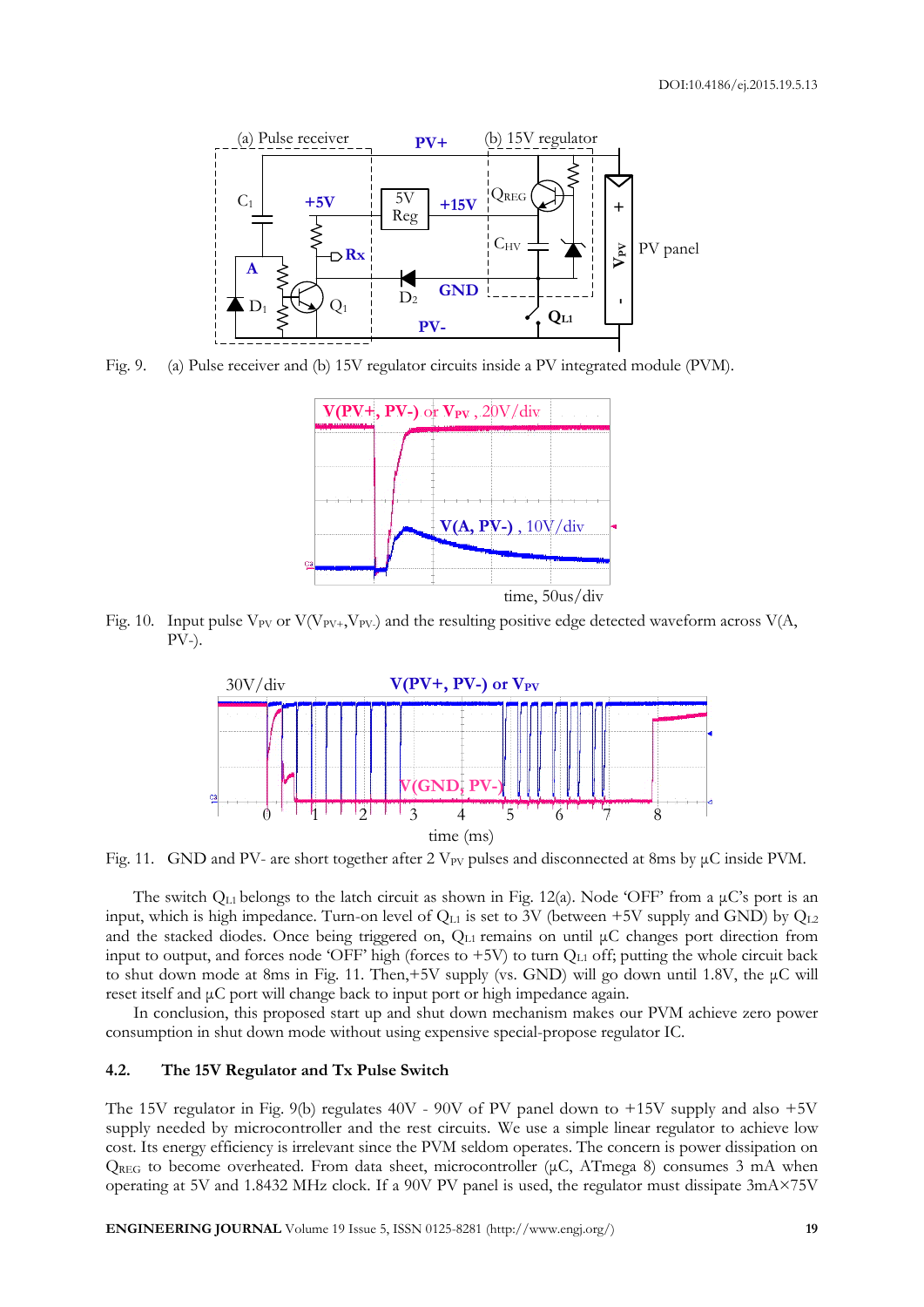$= 225$ mW. Therefore, TO-220 transistor package is chosen for  $Q_{REG}$  (BUL128 or ST13005) because it has low thermal resistance 62.5C/W (junction to ambient). By simple estimation, temperature will increase  $62.5C/W\times225mW = 14C$ . If ambient temperature on backside of PV panel is 75C, the worst case temperature at  $Q_{REG}$  is 75C+14C = 89C which is still far from its operating limit of 125C.



Fig. 12. (a) Circuit of the latched switch QL1; (b) Tx pulse switch circuit inside a PVM.

Figure 12(b) shows Tx pulse circuit where  $M_1$  acts as a switch across the panel. It is controlled by 5V signal from  $\mu$ C. IRF630B, N-channel MOSFET (9A, V<sub>DS</sub> 200V, V<sub>GS</sub>  $\pm 30$ V) is chosen as M<sub>1</sub>. It can endure inrush current up to 36A. While  $Q_1$  and  $Q_2$  turning off,  $R_{G1}$  pulls  $M_1$  to turn off. Whenever  $Q_1$  and  $Q_2$ turned on, V<sub>GS</sub> rising will be slow down by R<sub>G2</sub> and M<sub>1</sub>'s C<sub>GS</sub> delay, which prevents V<sub>GS</sub> to not exceed  $\pm 30V$ .  $R<sub>D</sub>$  is added to limit the inrush current from C<sub>PV</sub> that will flow through  $M<sub>1</sub>$  after its sudden turning on. Finally, the Tx pulse circuit is simulated by spice simulator to ensure its operation as shown in Fig. 13.

The 50W PV panel in our test has capacitance at dark illumination or  $C_{10}$ = 65nF. For simplicity and safety, higher values of linear  $C_{PV}$  (0.2uF and 1uF) are used in this simulation instead of real nonlinear  $C_{PV}$ which is further described in Appendix section. The simulation results indicate that 10us turning on time of the switch is enough to make a pulse,  $V_{GS}$ <10V, and inrush current (I<sub>M1</sub>) < 20A.



Fig. 13. Simulation results of the Tx pulse switch circuit.

#### **4.3. Tx/RxUP and Tx/RxDW Circuits**

The Tx/RxUP and Tx/RxDW blocks in Fig. 7 that implement the bidirectional serial communication between adjacent PVMs are now described. Figure 14(a) shows  $Tx/RxUP(1)$  circuit in PVM<sub>1</sub>connecting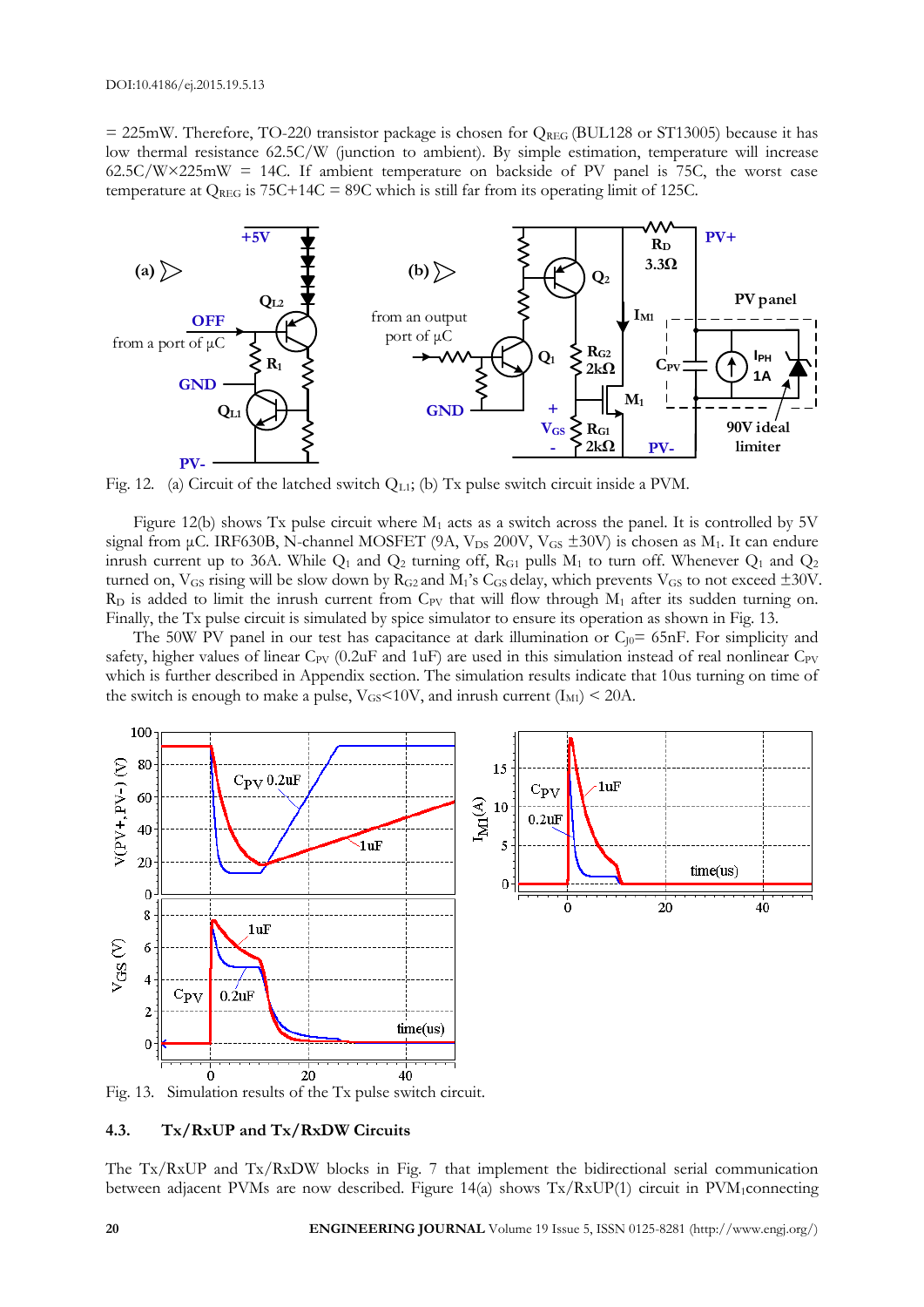with Tx/RxDW(2) circuit in PVM<sub>2</sub>. Both are augmented from the Pulse receiver circuit depicted in Fig. 9(a) by adding  $Q_2$ ,  $D_3$  and  $C_2$ . Denote that  $Q_2(1)$  is  $Q_2$  in PVM<sub>1</sub>. PVM<sub>1</sub> can send pulses to PVM<sub>2</sub> by turning on  $Q_2(1)$  that creates positive pulse on node  $A_1$  in Tx/RxUP(1) as probed in Fig.14(b). The pulse will pass through  $C_2(1)$  and  $C_2(2)$  to make a positive pulse on node  $B_2$  in  $Tx/RxDW(2)$  and turn on  $Q_1(2)$  switch for a short period of time. On the other hand,  $PVM_2$ can also send pulses to  $PVM_1$  by turning on  $Q_2(2)$ . Therefore, it can do bidirectional serial communication. Notice that this communication channel does not create large pulse across PV panel as the P-PLC do. Therefore, it does not disturb power sourcing of PV panels.



Fig. 14. (a) Tx/RxUP and Tx/RxDW circuits; (b) Probed voltages inside the circuits when  $Q_2(1)$  in PVM<sub>1</sub> generates a pulse.

#### **4.4. Redundant VPV Measurement**

By built-in analog to digital converter (ADC) and 2.56V reference inside microcontroller (μC, ATmega 8),  $PVM_1$  can measure  $V_{PVI}$  across nodes  $PV_1$ + and GND<sub>1</sub>; and also  $V_{PVI}$ + $V_{PV2}$  across node UP<sub>1</sub> and GND<sub>1</sub> via the additional wire as shown in Fig. 14(a). It means that voltage of a PV panel can be redundantly measured by 2 PVMs.

The redundant measurement gives us 2 advantages. Firstly, we can detect power cable looseness from high resistance connector  $R_{\text{CONN}}$  between PV<sub>1</sub> and PV<sub>2</sub>. For example, if PV string's current or I<sub>PV</sub> = 0, the measured voltage of PV<sub>2</sub> by PVM<sub>1</sub>or V<sub>PV2</sub> by PVM<sub>1</sub>= V<sub>PV2</sub> by PVM<sub>2</sub>; and if  $I_{PV}$  o, voltage will drop across  $R_{\text{CONN}}$ , so  $V_{\text{PV2}}$  by  $\text{PVM}_1 < V_{\text{PV2}}$  by  $\text{PVM}_2$ . This can imply that power connector between  $\text{PV}_1$  and  $\text{PV}_2$  has high resistance or loose. If power connector between  $PV_1$  and  $PV_2$  is disconnected,  $PVM_1$ will measure  $V(UP_1, GND_1) = V_{PV1}$ , which differs from normal case that  $V(UP_1, GND_1) = V_{PV1} + V_{PV2}$ . Secondly, if failure possibility over 25 years of a PVM is 3%, the failure possibility of the redundant V<sub>PV</sub> measurement by 2 PVMs will greatly decrease to  $3\% \times 3\% = 0.09\%$ .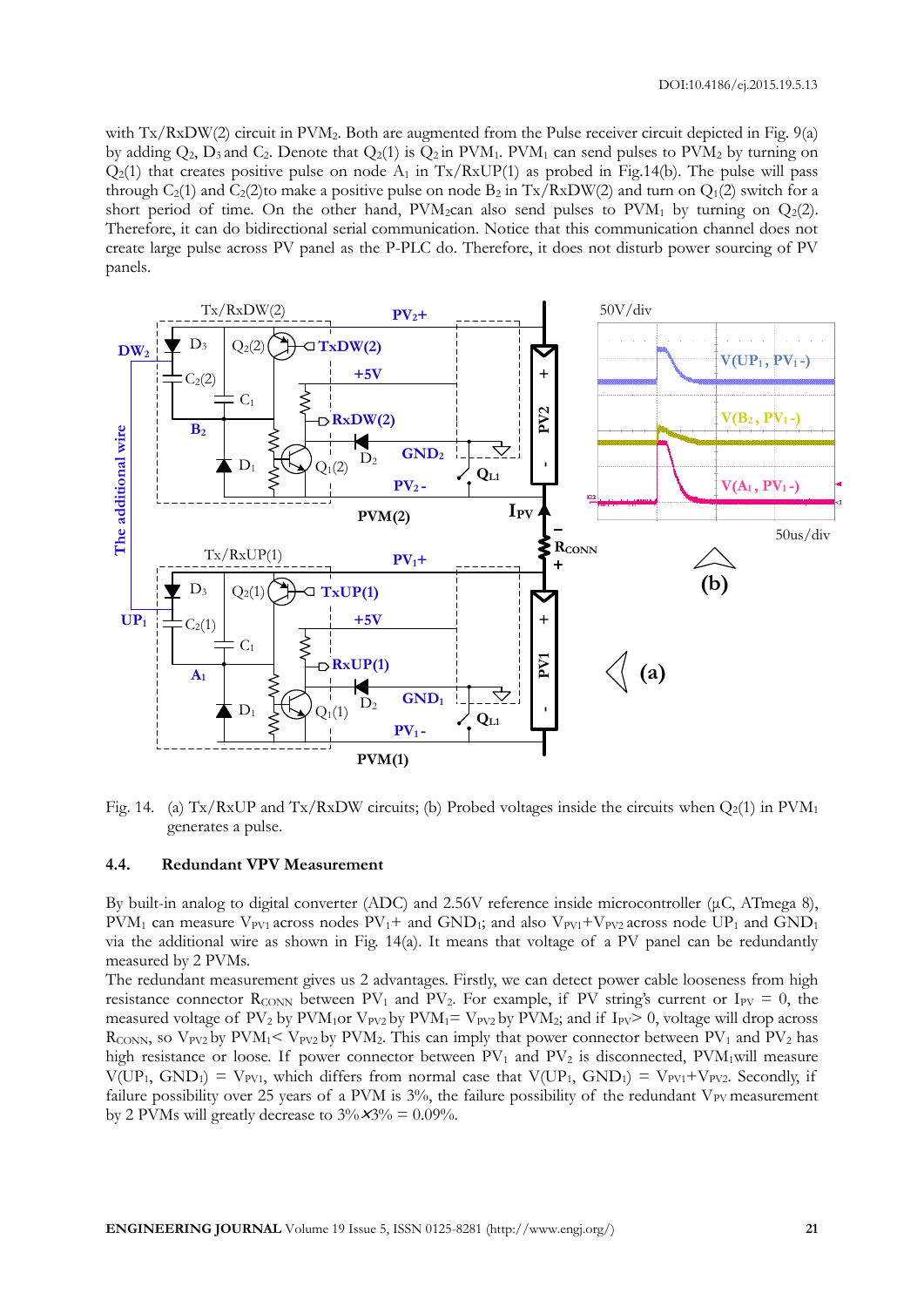# **5. Comparison with Existing Solutions**

Table 1 shows capabilities of 5 existing solutions and our proposed solution. Solution [6] can measure open circuit voltage  $V_{OC}$  and short circuit current  $I_{SC}$  of a PV panel. It uses wireless network for communication. Solution [10] uses conventional PLC, modulating carrier frequencies into DC power line. Its PVM does not measure any PV panel parameter but can disconnect PV panel from its PV string and let string's current flow through a bypass diode. Current load varying and PV string's voltage measurement are taken by its master unit or DCU. Solution [13] implements a pulse PLC in which each PVM has only a low cost transmitter that periodically transmits data in form of small pulses. However, its DCU's pulse receiver is rather complicated and expensive since it has to overcome switching noise on power line. By the way, these above solutions do not have additional wire. So, they cannot determine sequence of PVM's UID in PV string automatically. They also cannot locate disconnected or loose connection of power cable, and don't have redundant mechanism to reduce failure possibility from out-of-order PVM. The patented solutions [14, 15] are already described in section 2.

Comparison to others, our proposed solution is low cost because it uses only simple circuits. It also has other salient properties such as line fault location, sequential PVM's UID, redundant V<sub>PV</sub> measurement and most importantly zero power shut down mode.

Notice that solutions [13-15] continuously monitor operating PV panels, but our solution and [6, 10] will interrupt power generation of the selected PV string to allow measurement of many parameters such as open circuit voltage  $V_{OC}$ , short circuit current  $I_{SC}$  and IV curve of PV panels.

| Capabilities                                     | [6]<br>RF                                            | [10]<br>PLC | $[15]$<br>$RF+wire$ | $[13]$<br>pulse PLC | $[14]$<br>wires | Proposed<br>solution |
|--------------------------------------------------|------------------------------------------------------|-------------|---------------------|---------------------|-----------------|----------------------|
| Use additional wire                              | no                                                   | no          | yes                 | no                  | yes             | yes                  |
| Cost of PV integrated Module (PVM)               | high from PLC IC or RF IC<br>and switching regulator |             |                     | $\log$              | lowest          | $\log$               |
| Automatic PVM's UID ordering<br>determination    | no                                                   | no          | yes                 | no                  | yes             | yes                  |
| Can locate power cable loose or<br>disconnection | no                                                   | no          | yes                 | no                  | yes             | yes                  |
| Redundant V <sub>PV</sub> measurement            | $n_{\Omega}$                                         | no          | yes                 | no                  | no              | yes                  |
| Shut down mode                                   | no                                                   | no          | no                  | no                  | no              | yes                  |
| Power interruption while measuring               | ves                                                  | ves         | no                  | no                  | no              | yes                  |

Table 1. Capabilities of existing PV panel monitoring solutions and our proposed solution.

# **6. Experimental Results**

A string of 5 PV panels is set up to verify the concept of the proposed solution. Each panel is a 50W 63.5×124.5 cm2 amorphous silicon PV panel (BS-50) as shown in Fig. 15. Tests are carried out at strong and weak sunlight at which the open circuit voltage  $V_{\text{OC}}$  and short circuit current I<sub>SC</sub> are 86V, 735mA and 67V, 25mA respectively.



Fig. 15. A five-panel PV string for our experiment.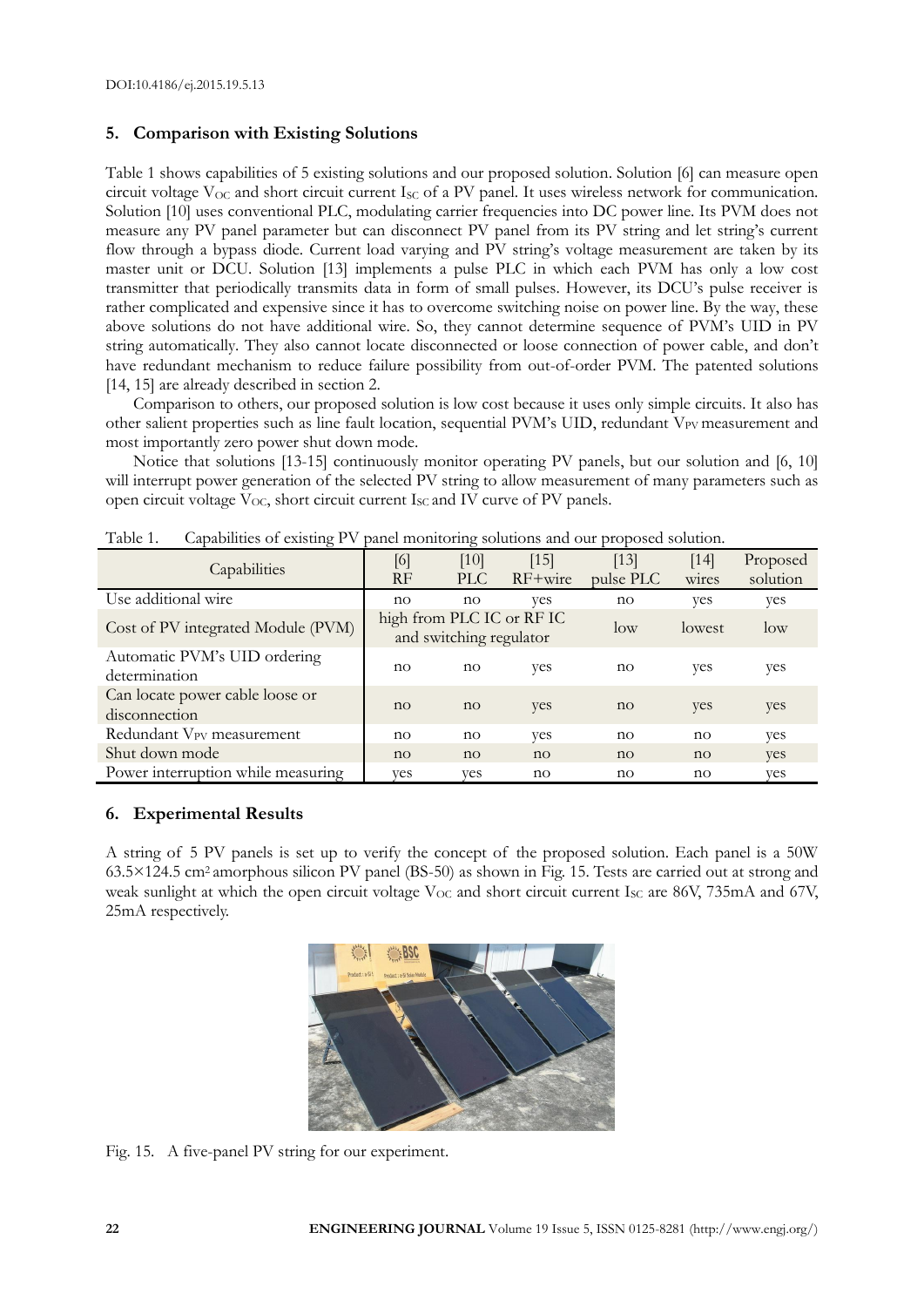Figure16 shows waveforms at data collector unit (DCU) when it switches for the first 3ms to wake up all PVMs; and response of a PVM starts sending pulses at 5ms. Although correctness of the operation is confirmed, the waveform at weak sunlight has a rise time of 200μs. Therefore, this slow rise time under the weak sunlight is set as our criteria for time interval between consecutive pulses as 250μs for bit '0' and 500 $\mu$ s for bit '1'; or data rate is at least 2k b/s.



Fig. 16. Pulses across data collector unit (DCU) under (a) strong sunlight and (b) weak sunlight.



Fig. 17. Waveforms across a PVM (a) under strong sunlight; (b) under weak sunlight.

Figure 17 shows waveforms at the responding PVM to illustrate how it is waken up before 3ms when GND is short to PV- or V(GND, PV-) = 0V under both (a) strong and (b) weak sunlight. Notice that  $V_{PV}$ under weak sunlight (b) drops at time between  $0 - 2$ ms. This is due to the fact that some 25mA of I<sub>PH</sub> inside the PV panel has to charge supply decoupling capacitor  $C_{\text{HV}}$  in PVM.

In order to measure IV curve of PV panel in a PV string. DCU will load a selected PV string by its adjustable current load [19, 20] as depicted in Fig. 8. An example of waveform at DCU, while measuring IV curve of PV panels in a PV string is probed as Fig. 18. It is divided into 4 steps.

- (a) DCU sends a command to ask all PVMs in a selected PV string to measure  $V_{PV}$ .
- (b) Then, DCU will increase its load in many steps. All PVMs in the string will synchronously measure  $V_{PV}$ .
- (c) After the measurement finish, DCU will call a PVM to transmit its measured data to DCU.
- (d) The called PVM sends its measured data to DCU.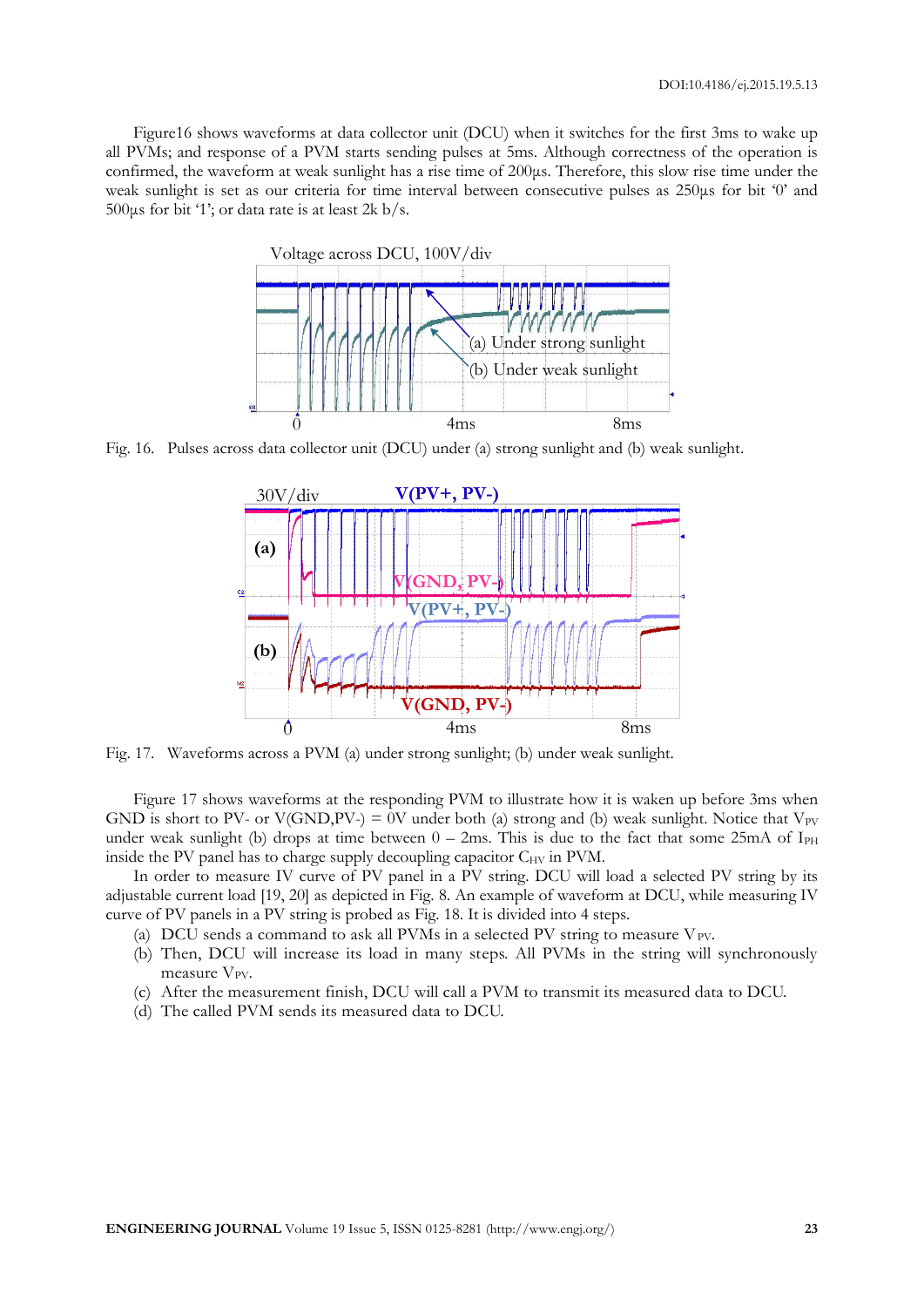

Fig. 18. Probed voltages across DCU while measuring IV curve of PV panels in a PV string.

The measured IV curve of a PV panel is plotted in Fig. 19. Both curve (a) and (b) are tested under strong sunlight. Curve (a) is IV curve of a good PV panel, whereas curve (b) is IV curve of a partial shading PV panel.



Fig. 19. Measured IV curves under strong sunlight from (a) a good PV panel (b) a partial shading PV panel.

# **7. Conclusions**

This work presents a new solution to diagnose PV panels in a PV string. It introduces a new kind of communication called the pulse power line communication (P-PLC). Circuits of a PV integrated module (PVM) are designed to achieve low cost and zero power shut down. With one additional wire, our solution can detect fault location in the power cable and determine sequence of PVM's unique ID in PV string automatically. Under strong and weak sunlight, the experimental results show that data rate of P-PLC can be achieved at least 2k b/s.

#### **Appendix—Photovoltaic panel characteristic and modeling**

Although, this characterization bases on another 40W amorphous silicon PV panel (not the 50W amorphous silicon PV panel used in section 6), it could be enough to make understand PV panel behaviour.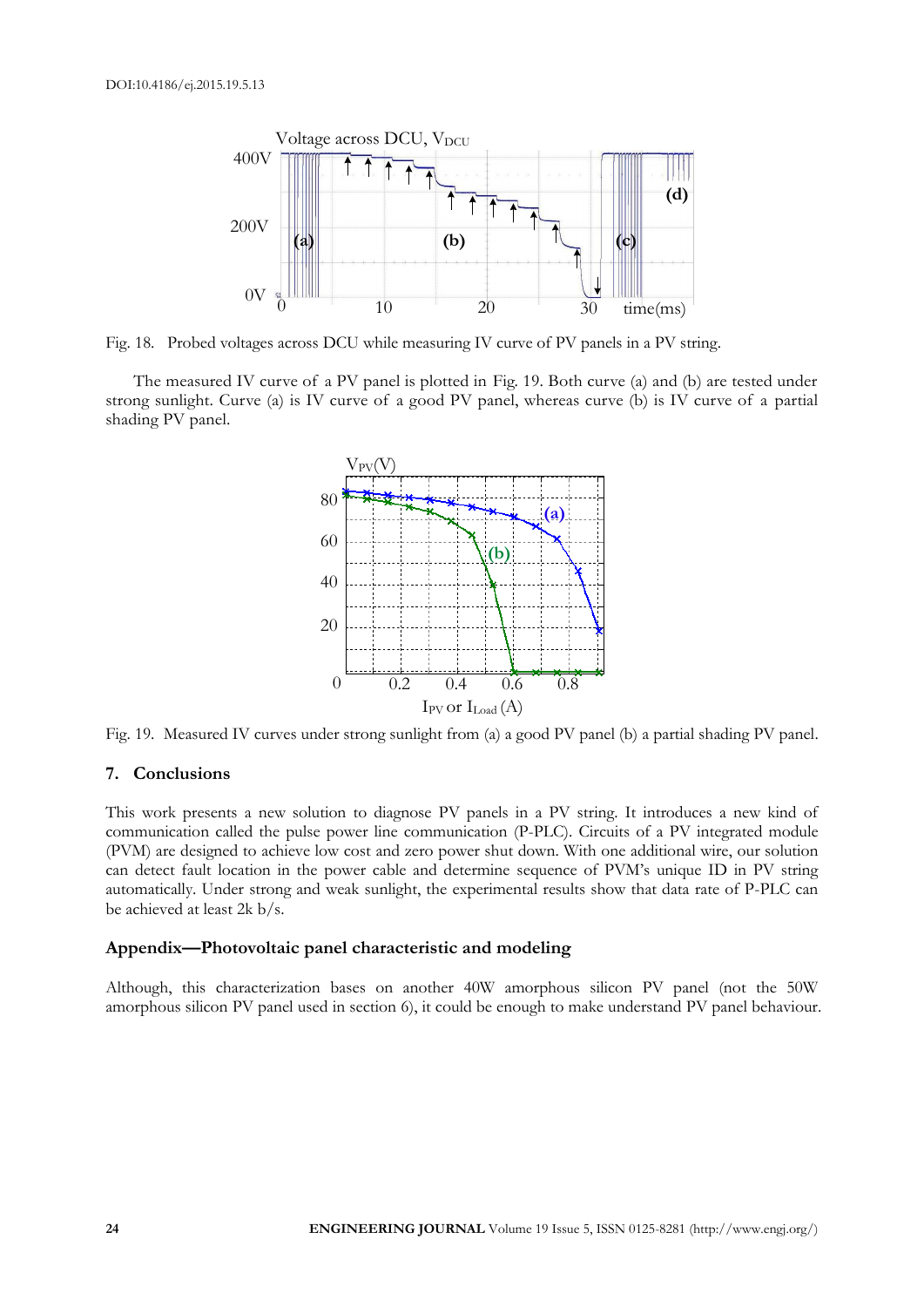

Fig. 20. (a) Equivalent circuit of PV panel [17, 18]; (b) IV curve of a 40W amorphous silicon PV panel.

Equivalent circuit of PV panel  $[17, 18]$  is shown in Fig. 20 (a). I<sub>PH</sub> is photo generated current. D<sub>PV</sub> represents the PN junction of solar cell.  $C_{PV} = C_1 + C_0$  where  $C_1$  is depletion capacitance and  $C_D$  is diffusion capacitance of the PN junction. By using level 1 diode model [21],  $D_{PV}$ ,  $C_1$  and  $C_D$  can be expressed by equations as follow

$$
I_D = I_0 \left( \exp\left(\frac{V_D}{nV_T}\right) - 1 \right) \tag{1}
$$

$$
C_{J} = C_{J0} \left( 1 + MJ \times \frac{V_D}{PB} \right)
$$
 (2)

$$
C_{D} = TT \times \frac{\partial I_{D}}{\partial V_{D}} = TT \times \frac{I_{D} + I_{0}}{nV_{T}}
$$
\n(3)

I<sub>O</sub> is dark saturation current. n is diode quality factor.  $V_T$  is thermal voltage (0.0259 mV at 25C). MJ is area junction grading coefficient; its default value is 0.5. PB is area junction contact potential. TT is transit time. By using "lsqcurvefit" function in MATLAB, all DC parameters I<sub>PH</sub>, I<sub>0</sub>, n, R, r<sub>S</sub> in the equivalent circuit in Fig. 20(a) and Eq. (1) are optimized to fit the measured IV data points in Fig. 20(b). The fitted curve is also plotted in Fig. 20(b), and the parameters are shown in Table 2.

| $\mathbf{I}_{\mathrm{PH}}$ | Photo current                                                          | 0.94 |    |
|----------------------------|------------------------------------------------------------------------|------|----|
| $\mathbf{I}_0$             | Dark saturation current                                                | 170  | μA |
| $\mathbf n$                | Diode quality factor                                                   | 265  |    |
| R                          | Parallel resistor                                                      | 490  | Ω  |
| $\mathbf{r}_\mathbf{S}$    | Series resistor                                                        | 2.82 | Ω  |
| $C_{J0}$                   | Zero-bias junction capacitance,<br>or capacitance at dark illumination | 92.3 | nF |
| <b>TT</b>                  | Transit time $(\tau_T)$                                                |      | us |
| <b>PB</b>                  | Junction contact potential                                             | 200  |    |

Table 2. Calculated parameters in the circuit model of a 40W amorphous silicon PV panel.

Capacitance of the PV panel is measured by test set up in Fig. 21(a). The PV panel (PV) is placed under a strong sunlight level. Vector network analyzer (VNA2180) is a tool to measure impedance of the PV panel. C<sub>BP</sub>, a 5µF polypropylene capacitor, blocks DC voltage between the PV panel and the VNA. I<sub>PV</sub> can be adjusted at  $V_G$  node of the constant current circuit. Heat sink of transistor  $M_2$  must be dipped into water to sink power from the PV panel. Finally, a plot of measurement results between  $C_{PV}$  and  $V_{PV}$  is shown in Fig. 21(b). Frequency 50 kHz - 100 kHz is chosen to characterize C<sub>PV</sub> because resistive part of PV panel's impedance will dominate its reactive part at frequency lower than 10 kHz. On the other hand, if we use frequency higher than 500 kHz, inductance from wiring inside the PV panel and our circuit connection will dominate  $C_{PV}$  value as shown in [11].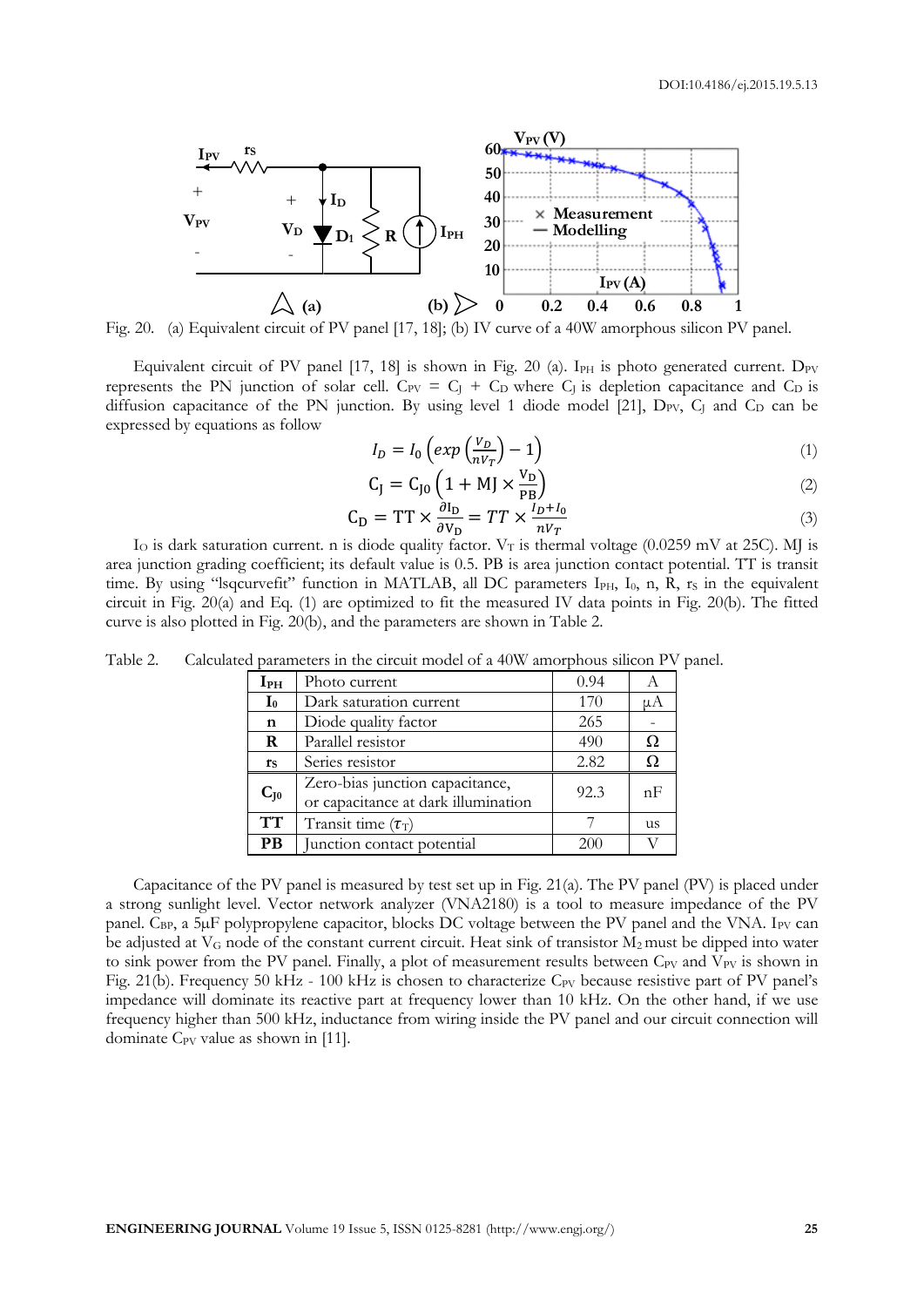

Fig. 21. (a) A test set up for IV curve and  $C_{PV}$  measurement; (b) Measurement results and modeling curve of C<sub>PV</sub>.

From the measurement result which  $I_{PH}$  is constant, if we sink I<sub>PV</sub> from the PV panel, V<sub>PV</sub> and I<sub>D</sub> will be decreased. In decreasing causes  $C_{PV}$  decreasing because  $C_D$  in Eq. (3) is proportional to I<sub>D</sub>. By using "lsqcurvefit" function in MATLAB, CJ0, TT and PB in Eq. (2) and (3) are optimized to fit the measured C<sub>PV</sub> in Fig. 21(b). The fitted curve is also plotted in Fig. 21(b) and the parameters are shown in Table 2.

#### **Acknowledgement**

The authors wish to thank Ratchadapisek Foundation of Chulalongkorn University (RES5605 30056-EN) for funding support, Bangkok Solar Company for donating 50W amorphous solar panels (BS-50) and Silicon craft technology for test instruments.

#### **References**

- [1] P. Attaviriyanugap, "Status of renewable energy in Europe, U.S. and Japan and protection challenges in solar photovoltaic arrays," *Engineering Journal*, vol. 14, no. 3, pp. 57–70, Jul. 2010.
- [2] Y. Zhao, J. F. dePalma, J. Mosesian, R. Lyons, and B. Lehman, "Line fault analysis and protection challenges in solar photovoltaic arrays," *IEEE Trans. on Industrial Electronics*, vol. 60, no. 9, pp. 3784– 3795, Sep. 2013.
- [3] Z. Moradi-Shahrbabak, A. Tabesh, and G. R. Yousefi, "Economical design of utility-scale photovoltaic power plants with optimum availability," *IEEE Trans. on Industrial Electronics*, vol. 61, no. 7, pp. 3399–3406, Jul. 2014.
- [4] Z. Machacek, Z. Benda, and D. Busek, "Diagnostics of photovoltaic power plant operating," in *Proc. IETMediterranean conf. and Exhibition on Power Generation Transmission Distribution and Energy Conversion*, Agia Napa, Nov. 2010, pp. 1–4.
- [5] J. D. Bennett and B. E. Garlick, "Solar panel monitoring system," US patent, US 2010/0043780 A1, Feb. 2010.
- [6] P. Guerriero, V. d'Alessandro, L. Petrazzuoli, G. Vallone, and S. Daliento, "Effective real-time performance monitoring and diagnostics of individual panels in PV plants," in *Proc. Clean Electrical Power conf.*, Alghero, Jun. 2013, pp. 14–19.
- [7] M. Gargiulo, P. Guerriero, S. Daliento, A. Irace, V. d'Alessandro, M. Crisci, A. Smarrelli, and M. Smarrelli, "A novel wireless self-powered microcontroller-based monitoring circuit for photovoltaic panels in grid-connected systems," in *Proc. IEEE Int. Symposium on Power Electronics Electrical Drives Automation and Motion (SPEEDAM)*, Jun. 2010, pp. 164–168.
- [8] E. A. Kawam and E. A. Kawam, "Photo-voltaic solar array health monitor," US patent, US 2008/0306700 A1, Dec 2008.
- [9] S. Kumar, P. M. Patel, and D. K.Bhana, "Smart device for enabling real-time monitoring, measuring, managing, and reporting of energy by solar panels and method therefore," US patent, US2010/0241375 A1, Sept. 2010.
- [10] P. Jonke, C. Eder, J. Stockl, and M. Schwark, "Development of a module integrated photovoltaic monitoring system," in *Proc. IEEE Industrial Electronics Society conf. (IECON)*, Nov. 2013, pp. 8080– 8084.